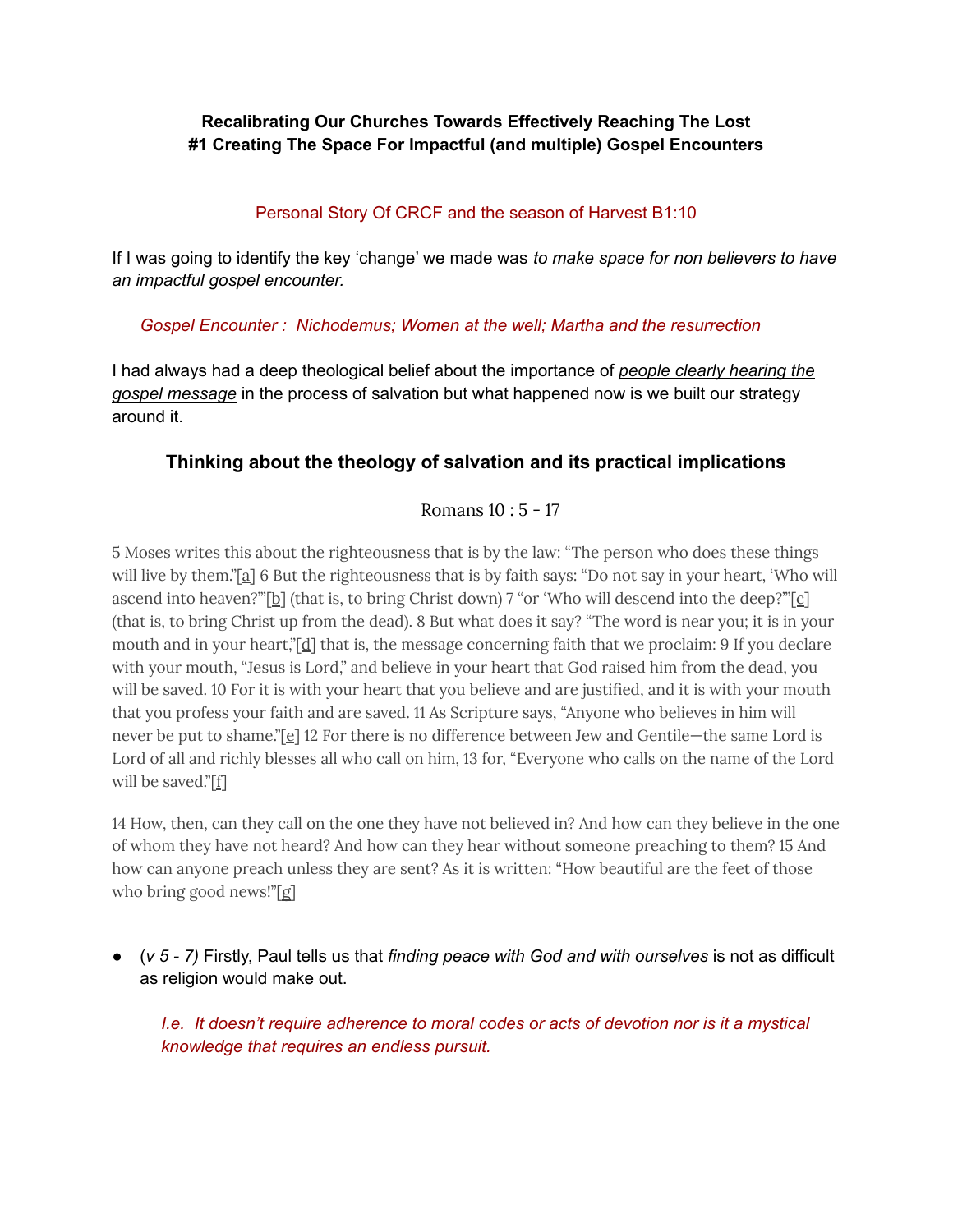● (*v 8)* Rather, Paul says, how we obtain *peace with God* is clearly revealed in the gospel message.

It is Christ…

TImothy Keller book 'Preaching' is one of the greatest studies and practical guide to transforming our preaching to be 'Christ Centered' and make the gospel the center of every sermon rather than the 'add on'.

● (*v 9 - 13)* Paul highlights **four truths** he wants people to be convicted of, and respond to, *as he proclaims the gospel message* .

| Truth                                                                                                       | <b>Response</b>                                                  |
|-------------------------------------------------------------------------------------------------------------|------------------------------------------------------------------|
| We are a broken, damaged, people in need<br>of healing, forgiveness, and a new way.                         | Surrender                                                        |
| Jesus Christ is the son of God whose death<br>is a full and complete payment for our sin<br>and brokenness. | Declare with your mouth 'Jesus Christ is<br>Lord'.               |
| The resurrection gives hope of the possibility<br>that there is new life in Christ.                         | Believe in your heart that you can be made<br>new through Christ |
| Christ is willing to come and change the lives<br>of those who call on him.                                 | Call on Christ for salvation                                     |

### **It's crucial to note that the aim of the proclamation of the gospel message is both to impart knowledge AND to stir emotion so as to move a person to call on Christ.**

Paul often used language like…

*'I want you to know…', 'I don't want you uninformed…' 'That you may grow in knowledge….*' to express the significance of knowledge in the gospel.

He also used….

'*That is might persuade you…', 'That I might provoke them the jealousy…' etc* as he recognized that coming to faith was a heart matter as much as it was an intellectual matter.

All of the apostles used the language of…

*'Call on the Lord…', 'Repent….'Turn to the Lord…'*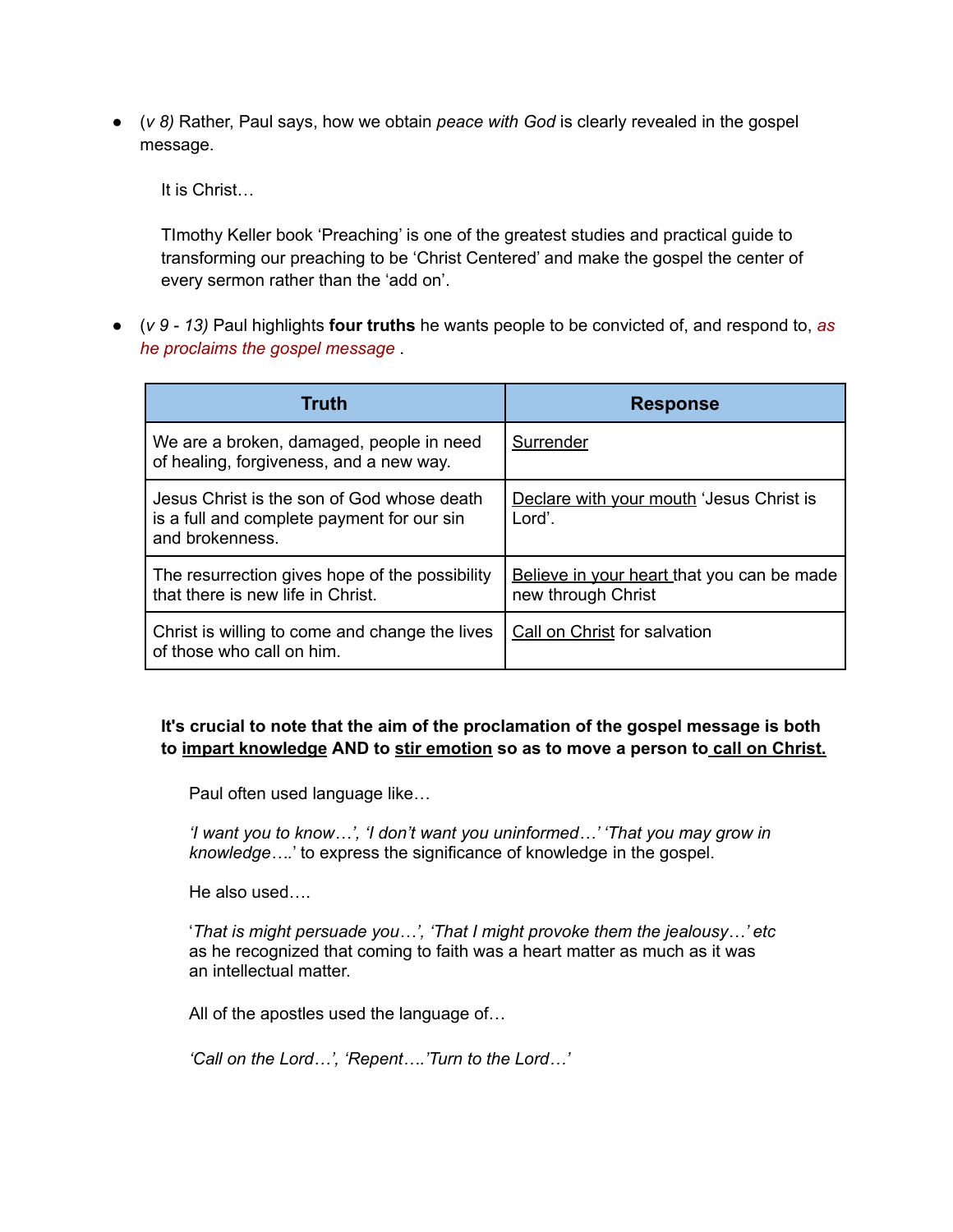● (*v 14 - 15)* Paul urges us to make *the intentional proclamation of the gospel* a priority in our ministries.

There are two big takeaways from this…

1. The proclaiming of the gospel message is *the key means of grace* for salvation.

I believe that the *anointed preaching* of the gospel is the means by which we have the tool to overcome the issue of 'spiritual deadness'.

Biblically, the 'Word Of God' has the power to create life where there is none and make the dead alive.

*1 In the beginning God created the heavens and the earth. 2 Now the earth was formless and empty, darkness was over the surface of the deep, and the Spirit of God was hovering over the waters. 3 And God said, "Let there be light," and there was light. Gen 1 : 1 - 3*

*3 He asked me, "Son of man, can these bones live?" I said, "Sovereign Lord, you alone know." 4 Then he said to me, "Prophesy to these bones and say to them, 'Dry bones, hear the word of the Lord! Ezekiel*

I read this into Paul's declaration concerning the *power of the gospel.*

*14 I am obligated both to Greeks and non-Greeks, both to the wise and the foolish. 15* That is why I am so eager to preach the gospel also to you who are in Rome. 16 For I am *not ashamed of the gospel, because it is the power of God that brings salvation to everyone who believes: first to the Jew, then to the Gentile. Romans 1*

2. We are to be very intentional, strategic, and driven in the pursuit of creating gospel encounters.

#### **A. It started with a change in the way we prayed..**

There is often too little 'intercessory' prayer over the programming and mission of the church. While it is crucial to have a prayer team for the pastoral needs of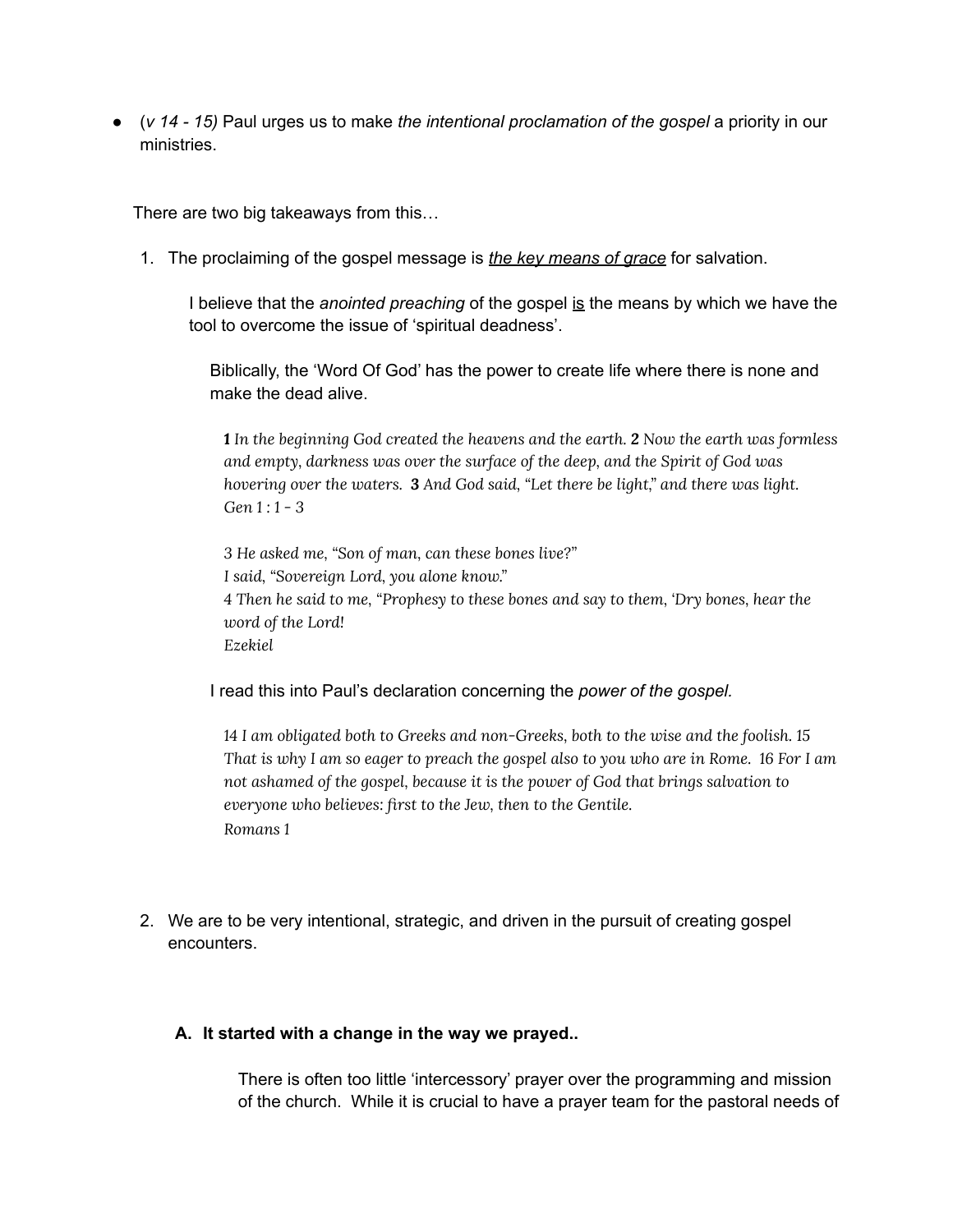a church it is essential that we have prayer for the mission and purpose of the church.

*Illus : CRCF still has a Tuesday prayer (intercession), Wed (word and worship), Thursday (Outreach).*

Some key scriptures to prayer through…

*36 When he saw the crowds, he had compassion on them, because they were harassed and helpless, like sheep without a shepherd. 37 Then he said to his disciples, "The harvest is plentiful but the workers are few. 38 Ask the Lord of the harvest, therefore, to send out workers into his harvest field." Matt 9*

SomWe often pray that God would 'bring in souls' when this scripture recognizes that we are called to do the work and we pray for workers.

Workers…evangelists (influencers, connectors, people gatherers)

## **B. Revised and crafted a strong gospel encounter that was both intellectual and impactful.**

- a. Engaging
- b. Discussion (power of listening) enabled AND subject focused (leading questions).
- c. Reasonable length (3 sessions)
- d. Response designed
- e. Leadership Training (and ongoing)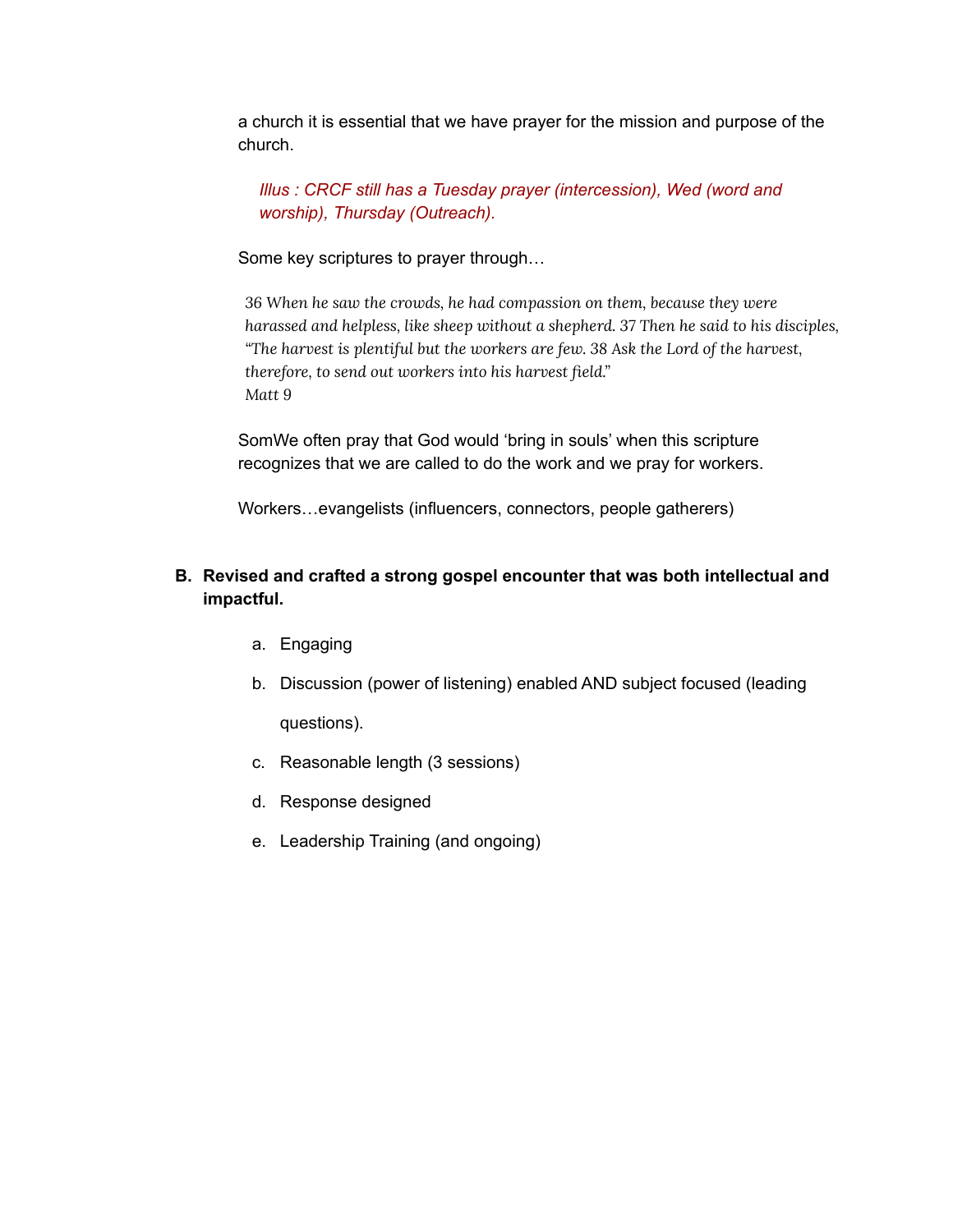#### **C. Reorientated our messaging with nonbelievers towards the gospel encounter.**

We thought through the process of how a person might respond with less emphasis on a *supernatural encounter* to more of a *natural response.* This is based on the belief that the session itself will be the *supernatural encounter.*

## *Building off the Sunday morning connection (in person and online) with non believers once having established what our 'gospel encounter' looks like.*

- For us it was 'Why Jesus?' was going to be the primary gospel encounter
- We decided to run it on Sunday morning during the service for a number of reasons on a monthly cycle.
- We took a mentality of the invitation to 'Why Jesus?' being equal to an altar call in our integration of it into it's communication from the pulpit and online.

*Illus : Marcels video*

● We thought through and continually adjusted the sign up process.

#### **D. Identified and Intentionally Created 'Fishing Holes'.**

'A fishing hole is any location in a church that we connect with non believers in a greater ratio that normal' i.e. *soccer team, mums group, youth, young adults, etc*

'Sometimes these naturally happen and sometimes we can 'program' them'.

'Many churches have fishing holes but fail to have a strategic and intentional plan for actually fishing in them'.

#### **E. Actively sought to release the power of multiplication.**

Lynn Valley FG and the organic questions of 'online 'Why Jesus?' and 'Why Jesus?' with a friend.

#### **F. We made 'baptism' as the marker and the celebration.**

#### **G. We hired an 'evangelist'.**